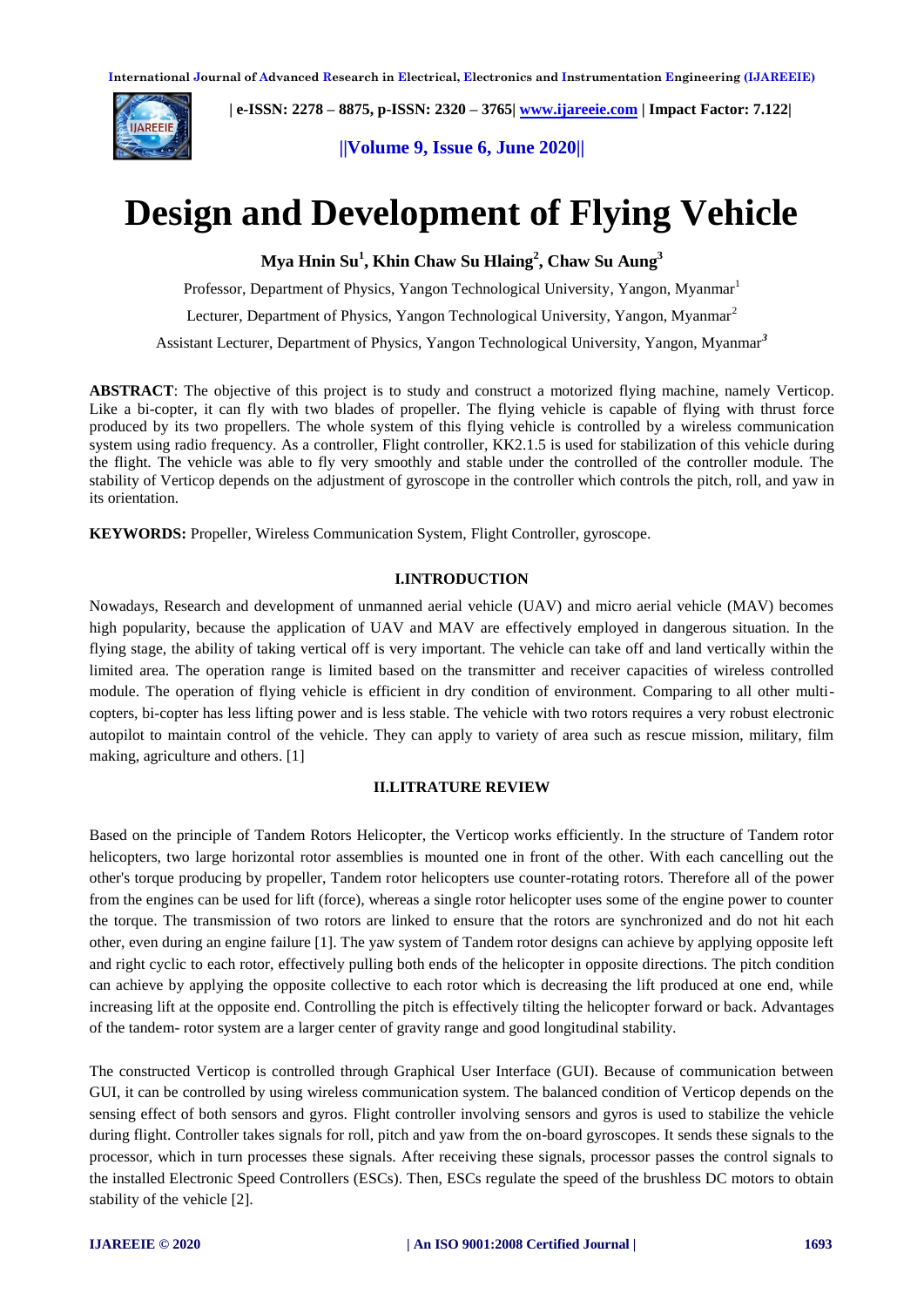

 **| e-ISSN: 2278 – 8875, p-ISSN: 2320 – 3765| [www.ijareeie.com](http://www.ijareeie.com/) | Impact Factor: 7.122|** 

**||Volume 9, Issue 6, June 2020||** 

## **III. DESIGN OF VERTICOP**

In the construction of Verticop, PVC pipe and Aluminum are taken as material. Aluminum is used for motor housing frame and PVC pipe is used for body which carries the microcontroller, battery and other electronic components.



Figure 1.Block Diagram of Verticop

## **3.1 Motor Housing Frame**

The motor housing frame design is important to match with the rotational speed of motor. The housing frame has two arms of length 231.3 mm from the centre of the body structure. To increase the strength of the structure, these are screwed to the central portion of the body. The weight of motor is distributed equally along the two arms for providing balance. The material of the Verticop is set to Aluminum and PVC pipe for better weight to power and strength ratio.

#### **IV. HARDWARE COMPONENTS**

## **4.1 KK2.1.5 Flight controller board**

The KK 2.1.5 Multi-Rotor LCD Flight Control Board is device which is stabilizing unit for aerial vehicles. It consists of 8 motor layout pins to the right and 5 receiver outputs to the left. The transmitter - receiver channels and options are shown in figure 2. It consists of the LCD board displays outputs and allows calibration of ESCs, sensor modules such as the gyros and accelerometer. With the help of this module, the user can choose the controlled signal for a variety of motor layouts. The Proportional Integrator (PI) gain values can also be adjusted by pushing four buttons provided at the bottom. The convenience of the flier can get by adjusting the transmitter channels and the maximum and minimum values for each channel can also be set [3].

The task of Flight controller is to stabilize the flight. As a controlling, it takes signals from the gyroscopes and these signals are passed to the processor. After that the processor sends the particular control signals to the Electronic Speed Controllers (ESCs). According to the control signal, the ESCs provide fine adjustments the rotational speeds of motors which in-turn stabilizes the craft. The Hobby King KK 2.1.5 Multi-Rotor controller board can receive and transmit the required signals from the radio system via receiver  $(Rx)$ . These signals together with stabilization signals are sent to the processor via the aileron; elevator; throttle and rudder as user demand inputs. Once it receives processing signal, this information is sent to the ESCs. After adjusting the rotational speed of each motor by ESCs, it controls flight orientation (up, down, backwards, forwards, left, right, yaw). KK2.1.5 multi rotor control board is shown in figure 2**.**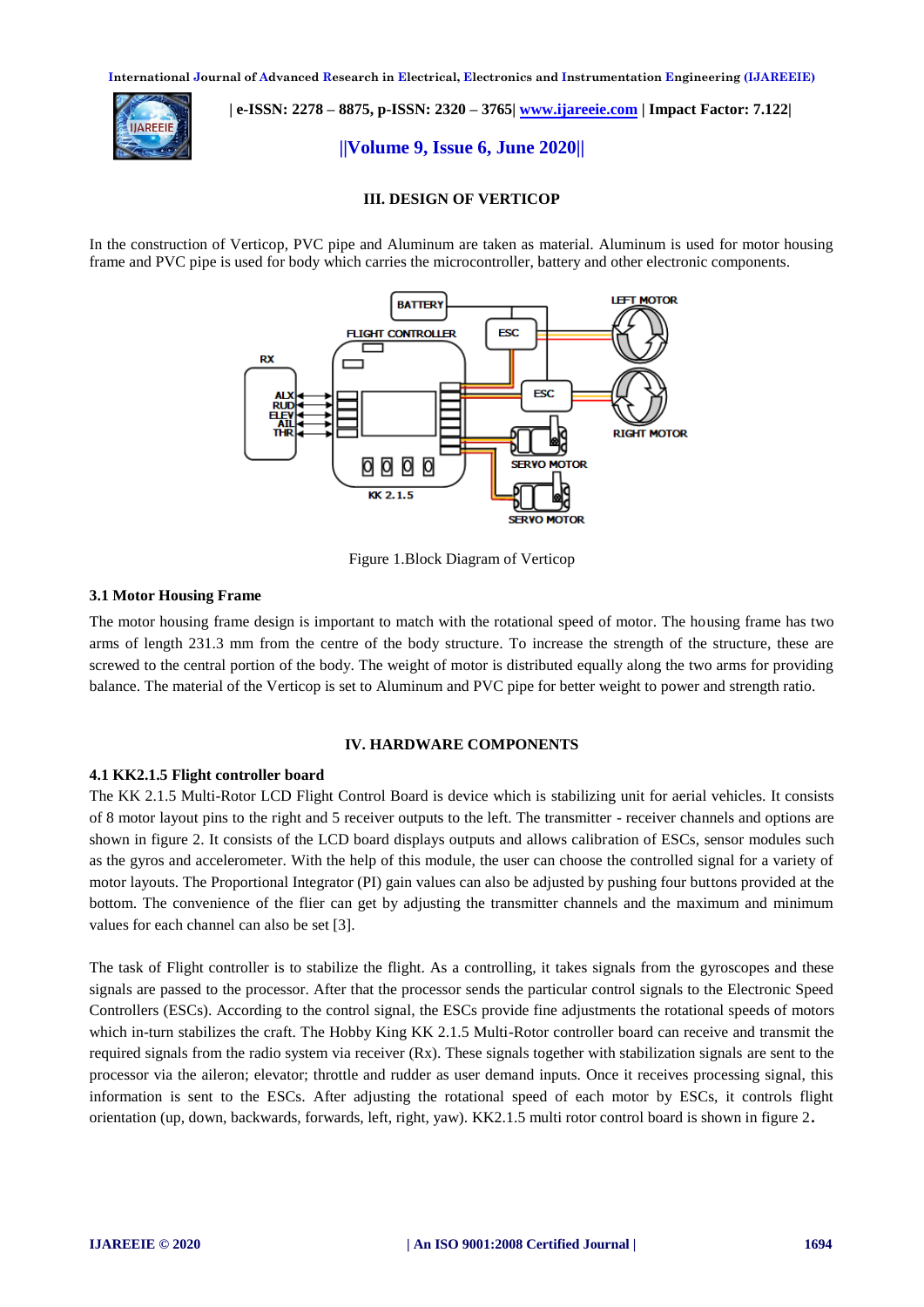

 **| e-ISSN: 2278 – 8875, p-ISSN: 2320 – 3765| [www.ijareeie.com](http://www.ijareeie.com/) | Impact Factor: 7.122|** 

# **||Volume 9, Issue 6, June 2020||**



Figure 2.Controller board of kk2.1.5

## **4.3 Brushless DC motors**

In the construction of flying machine, motor selection is a pivotal role to produce the required thrust force by the motor. The required force is responsible for vertical take-off and landing. Brushless DC electric motor is also known as electronically commutated motors or synchronous motors, which are powered by a DC electric source via an integrated inverter/switching power supply. Brushless DC motor is shown in figure 3.



Figure 3.Brushless motor 1400kV

#### **4.3 Electronic speed controller**

An electronic speed control or ESC is an electronic circuit. The purpose of ESC module is to vary a motor's speed, rotor direction and also to act as a dynamic brake. ESCs are often used on electrically powered radio controlled model [3].

An electronic speed controller is a stand-alone unit employed to vary the speed of a motor. The ESC is powered by a battery and the DC signal from the battery is fed to the inverter circuit in the ESC. The resulting three output signals are given to the motor. The direction of rotation of the motor can be varied by interchanging any two output signals from the ESC. ESC receives input Pulse Width Modulated (PWM) signals ranging from 1000 – 2000 microseconds (μs). The pulse width 1000 corresponds to zero throttle and 2000 to full throttle.



Figure 4.ESC component

#### **4.4 Servo motor**

A Verticop exhibits three directional tendencies while in the air – roll, pitch and yaw. In order to control the motion, a servo gear is connected the motor mount. The bidirectional movement of the servo gear enables movement in either desired direction. The servo motor is mainly part of the orientation of vehicle which is able to produce enough torque to rotate the motor mount quickly. The size and weight of the servo motor also play an important role and are largely dependent on the Verticop servo frame allotments. The servo on the Verticop is located on the aft rotor and it is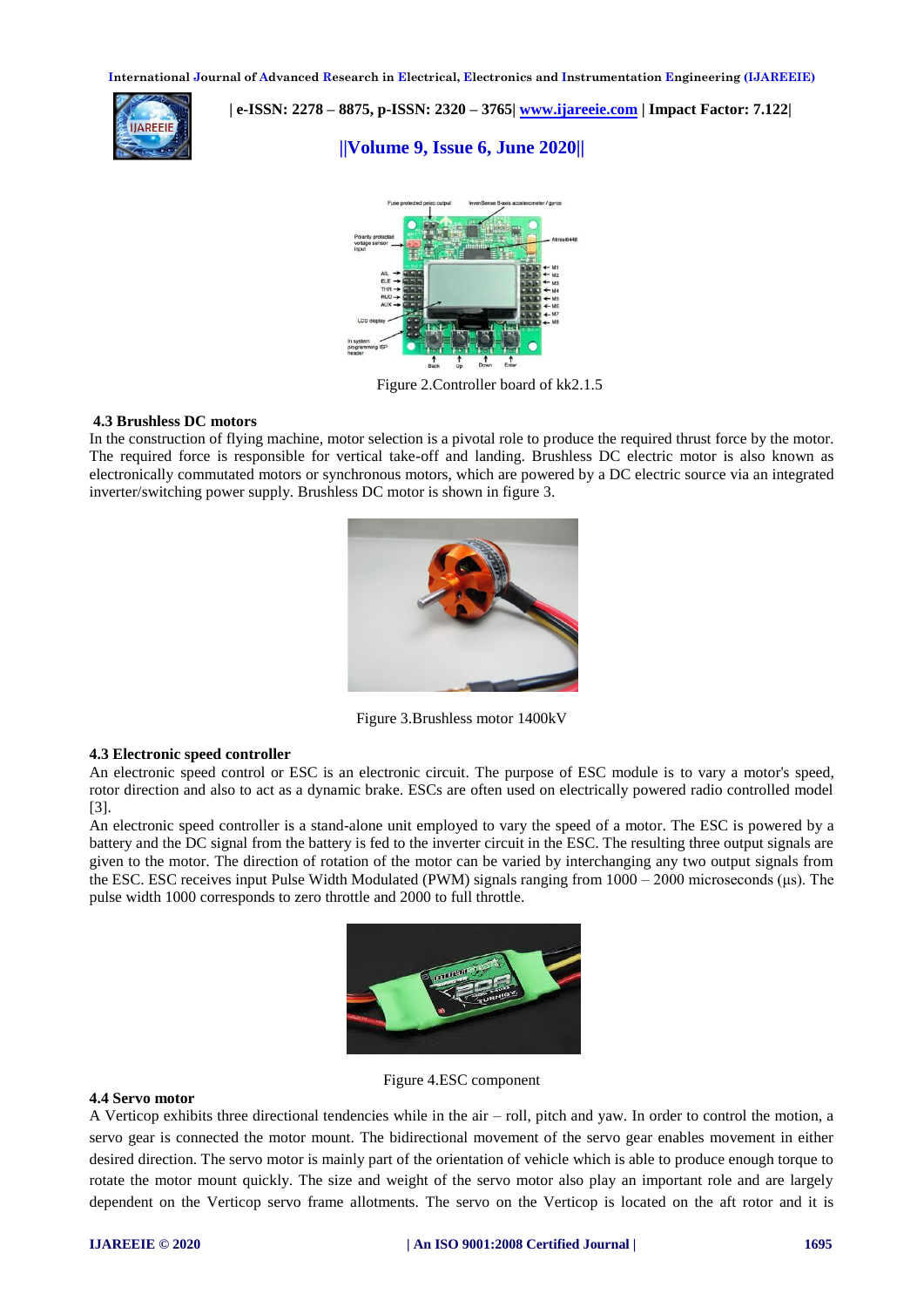

 **| e-ISSN: 2278 – 8875, p-ISSN: 2320 – 3765| [www.ijareeie.com](http://www.ijareeie.com/) | Impact Factor: 7.122|** 

# **||Volume 9, Issue 6, June 2020||**

responsible for thrust vectoring the aft rotor for yaw control and the stabilization unbalanced torque. As an ESC's operation, servo motor receives a signal from the receiver through PWM exactly.



Figure 5.Servo motor

## **4.5 Lithium polymer battery**

The battery plays a very significant role in the construction of an unmanned aerial vehicle. Flight endurance, agility, capability to hover and a host of other factors are determined by the capacity of the battery. A cell measures a nominal voltage of 3.7V. A 3cell battery inadvertently implies a voltage of  $3*3.7V = 11.1V$  and hence most often expressed as "3 Cell" or "3 Li-Po" in case of Lithium Polymer. Most battery capacities are either expressed as mAh (milliamp/hr.) or Ah (Amp/hr.) to indicate the battery size. When speaking of batteries, discharge current is usually expressed as Crate to normalize the measure against battery capacity. 1C literally means that the discharge current discharges the entire battery in one hour. To ensure longer flight time, higher batteries are chosen and thus the increase in weight [4].



Figure 6.Lithium polymer battery

#### **4.6 Propeller**

Propeller is also the main part of the vehicle flying for producing the required thrust force. There are two types of propellers used CW and CCW. CCW propellers are also called as normal propeller which is moving in counter clock wise direction and they are mounted to the motor. CW propellers are also called as pusher propellers and they are mounted to the motor which is moving in the clock wise direction [3].



Figure 7.Propeller

#### **4.7 Radio Control module, transmitter and receiver**

An RC Module (Radio Frequency Module) is known as electronic device which is used to transmit and/or receive radio signals on carried frequencies. Figure 8 shows RC transmitter and receiver used in vehicle. The transmitter and receiver occupy a very significant role in the control of any unmanned aerial vehicle. Typical receivers have 6 channels and the number of channel varies depending on the vehicle configuration and the flying style. The 6 channels of a receiver are Aileron, Elevator, Throttle and Battery, the rudder and AUX options [4].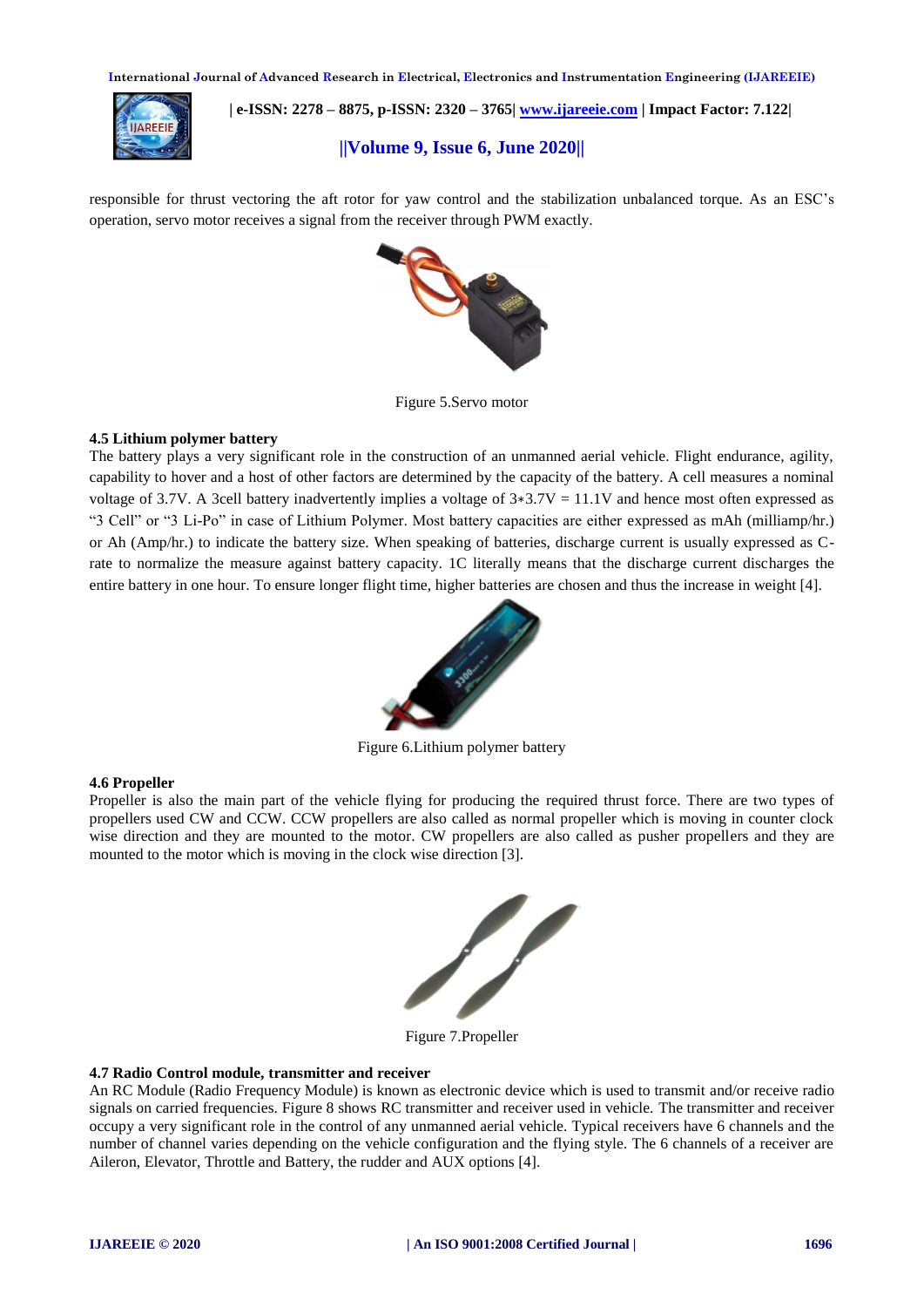

 **| e-ISSN: 2278 – 8875, p-ISSN: 2320 – 3765| [www.ijareeie.com](http://www.ijareeie.com/) | Impact Factor: 7.122|** 

**||Volume 9, Issue 6, June 2020||** 



Figure 8.Radio control, transmitter and receiver

# **V. OPERATION OF VERTICOP**

The works of Verticop is based on the principle of Tandem Rotors Helicopter. Tandem rotor helicopters, uses counterrotating rotors, with each cancelling out the other's torque. The overall lift force is provided by the power of engine. The configuration of two rotors is ensured to fix not to hit each other. The two rotors operate synchronously by the linking of their ensured transmission. The pitch system can be controlled by opposite processing of each rotor which means that the produced lift decreases at one end, while increases lift at the opposite end. The vehicle can move forward or back by changing pitch which is effectively tilting the angle.



Figure 9.Motor housing frame



Figure 10.Structure of Verticop



Figure 11.Top view of Verticop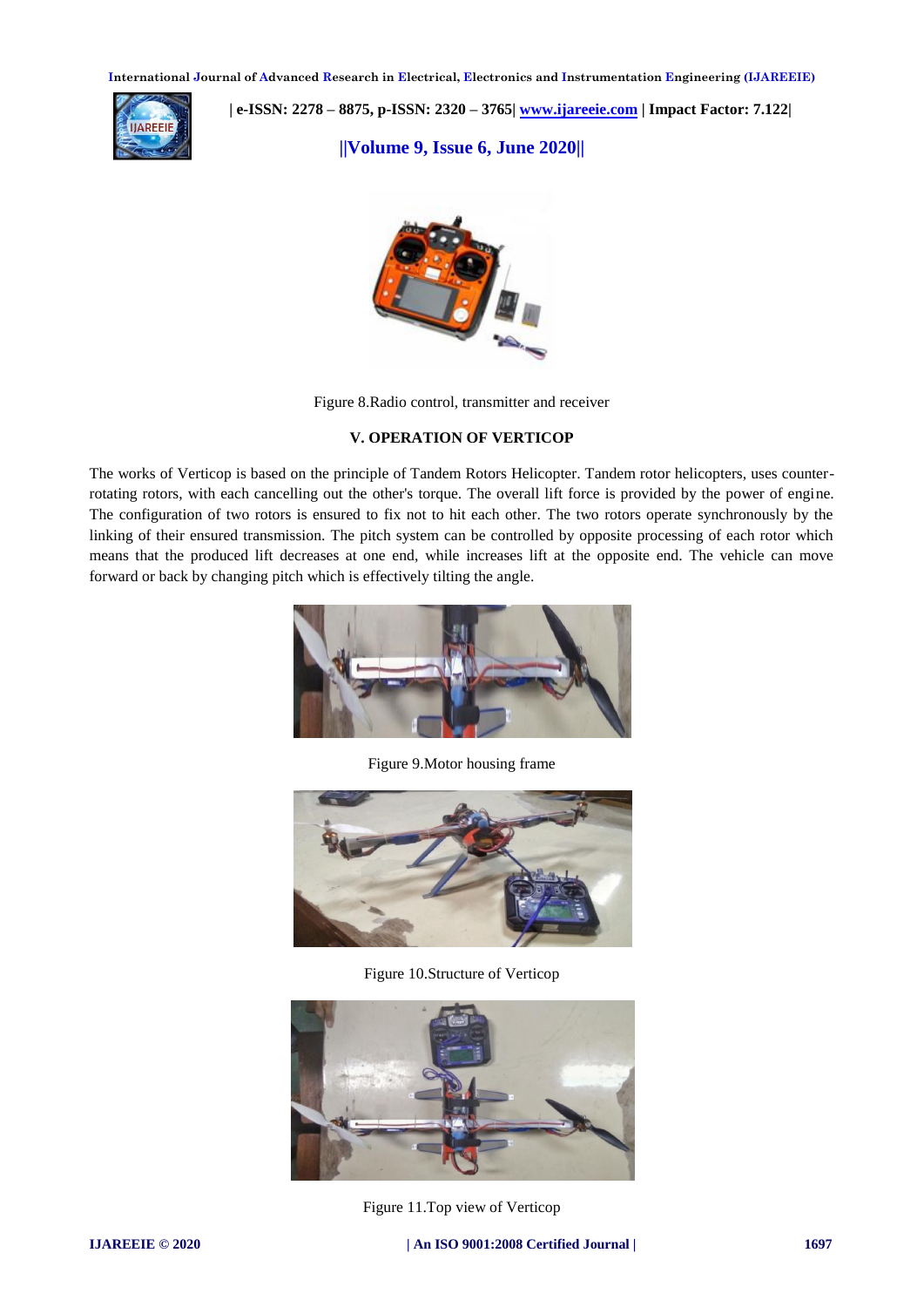

 **| e-ISSN: 2278 – 8875, p-ISSN: 2320 – 3765| [www.ijareeie.com](http://www.ijareeie.com/) | Impact Factor: 7.122|** 

# **||Volume 9, Issue 6, June 2020||**

The sensing signals of sensor and gyro are important for the balancing of the verticop. Flight controller is used for stabilization of the vehicle during flight in the air. For the stabilization of the vehicle, controller takes signals from the on-board gyroscopes for roll, pitch and yaw. These signals pass to the processor, and makes processing. After processing, the processor sends out the control signals to each ESC unit. After installing these commands, Electronic Speed Controllers (ESCs) regulates the particular speed of the DC motors to obtain stability of the vehicle.

# **VI. ANALYSIS ON VEHICLE**

The acquired data are the thrust of the propeller set at a 4.5 degree pitch while the motors was idling around 1400 kV. The static, dynamic thrust data and the flight forward velocity for each thrust are calculated by using Drive calculation Software. The respective graphs and data are shown.

Here Drive calculation Software is used for complex calculation and graphs for propulsion system and efficiency. From the above calculations and analysis, we can say that the thrust produced by the two rotors is quite sufficient enough to lift the model.





Figure 13.Thrust and Power vs. current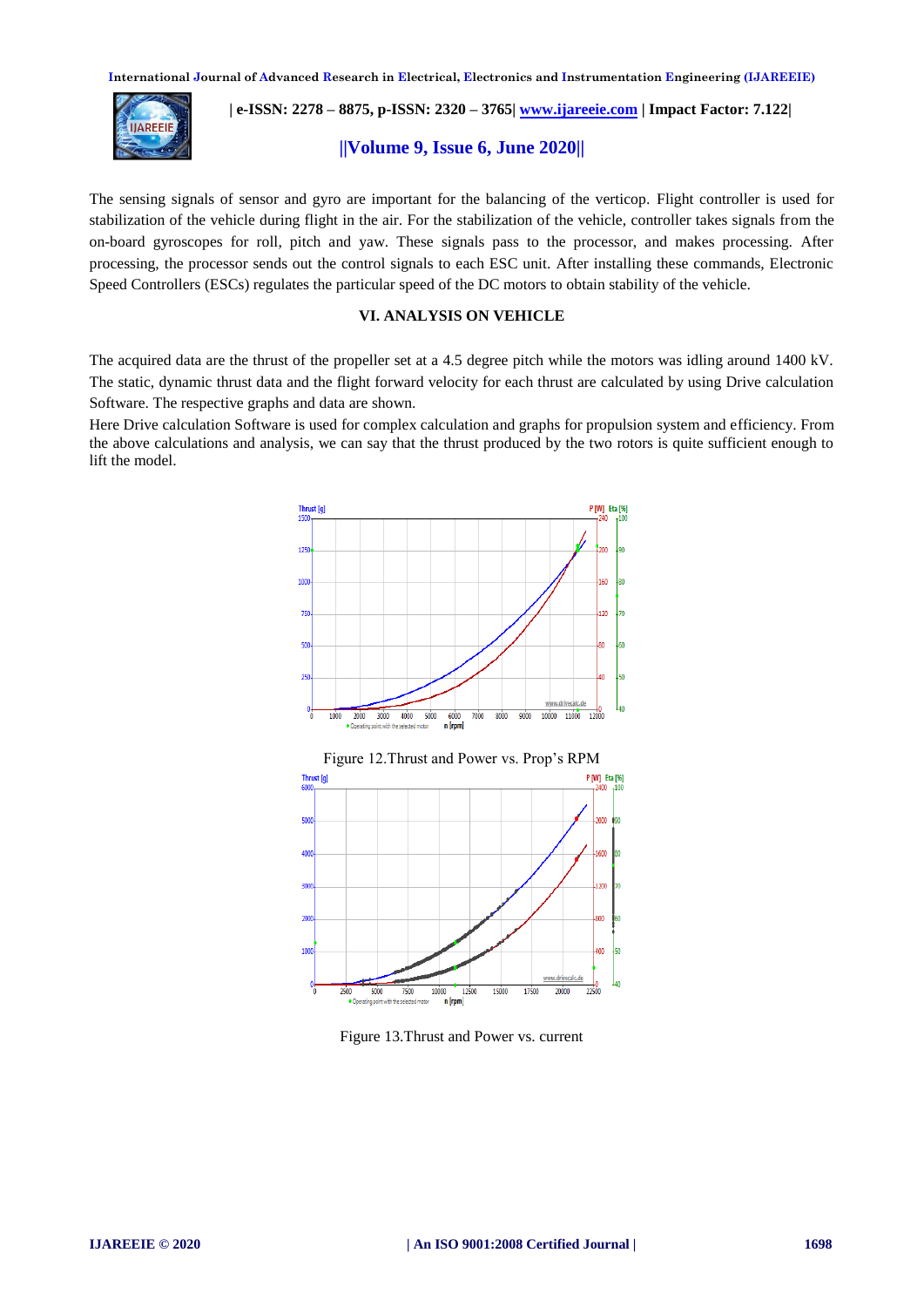

 **| e-ISSN: 2278 – 8875, p-ISSN: 2320 – 3765| [www.ijareeie.com](http://www.ijareeie.com/) | Impact Factor: 7.122|** 

# **||Volume 9, Issue 6, June 2020||**



Figure 14.Prop RPM and Power vs. current



Figure 15.Propulsion system curve in flight analysis

## **VII. RESULTS AND DISCUSSION**

This vehicle is fabricated using aluminum and PVC pipe as a frame. These are light in weight, and sufficient high the power to weight ratio. To get the required thrust force, the selection of the motor and propeller is taken into consider. After placing all the electronic components on its frame, the CG of verticop is required to adjust for balancing. If it is not balanced, the vehicle may not move properly in the right direction and it causes unstable during the flight. The battery is placed at the centre of the body to distribute weight equally on both the sides. Then the Verticop is tested for its vertical takeoff, forward and backward movements. With the increasing of throttle in the transmitter, the Verticop lifts up when the thrust equals its weight. Getting increase in the throttle, the Verticop fly's high. The microcontroller consists of built-in sensors and it senses any deviation in the flight. The sensors detect deviation error and the detected error deviation data is input to the processor which processes it. Processor sends control signals to the speed controllers via ESCs to stabilize the flight. In the self-level settings for ideal flight, the Verticop is tested multiple times by changing the roll axis trim and pitch axis trim values. The Verticop moves in the forward and backward directions by increasing the speed of the respective motors.

#### **VIII. CONCLUSION**

For the Verticop design, the main considerations are to lift the required payload, to achieve a desired speed, and maintain stability. Using a larger propeller provides generating more thrust, with larger arms on the frame. The higher the moments of inertia, the more the stability can get. The lower kV motor gives the higher torque to spin the larger propeller. The vehicle, Verticop, was able to fly very smoothly and stable.